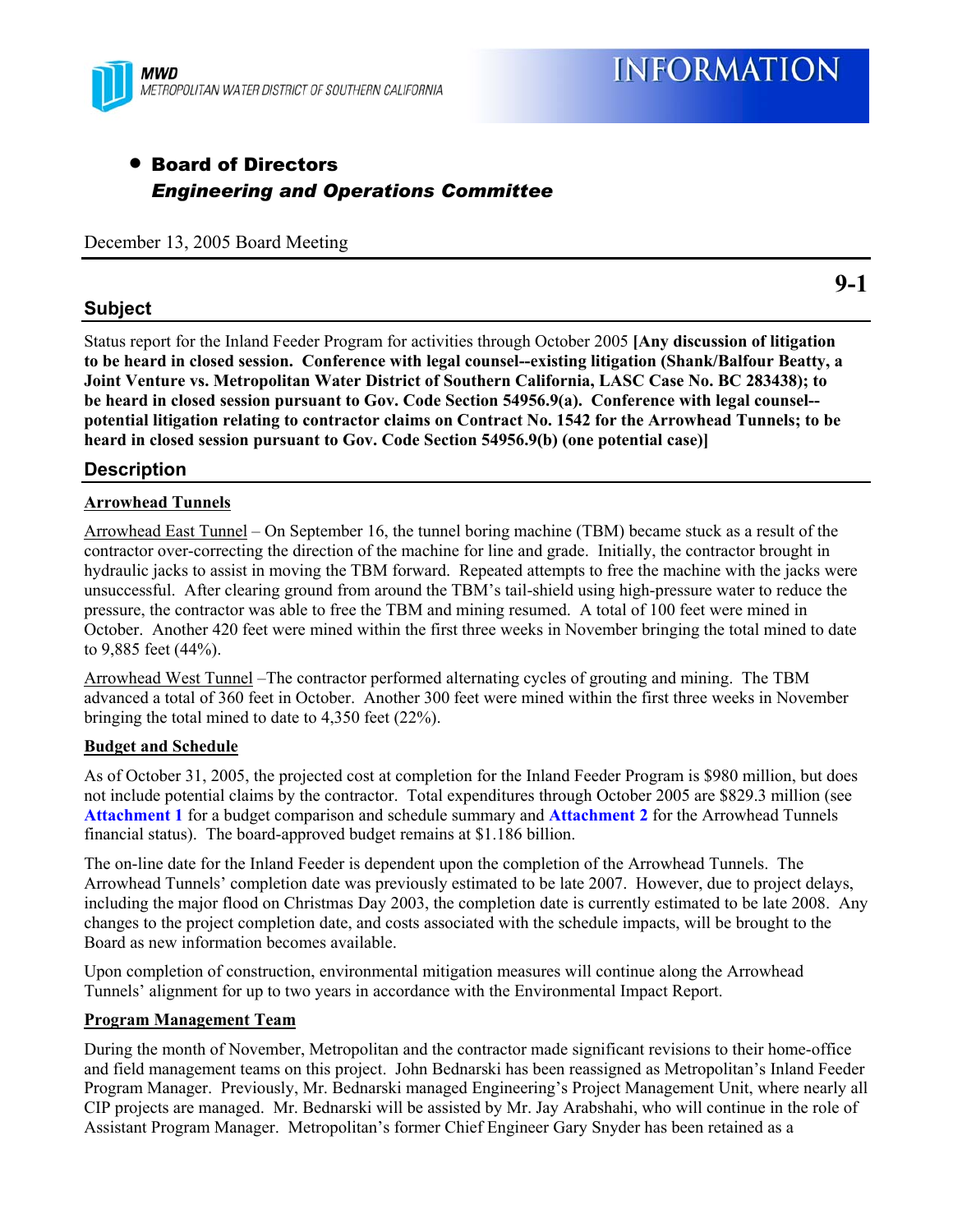consultant to serve as Metropolitan's Construction Manager in the field. Mr. Snyder will be assisted by Team Manager John Wallace, who will serve as Assistant Construction Manager.

### **Policy**

Board request

## **Fiscal Impact**

Refer to **Attachment 1** and **Attachment 2**.

*Roy L. Wolfe* 

*Manager, Corporate Resources* 

11/29/2005 *Date* 

 $Y/\ell_{a}$ 11/30/2005 *Date Debra C. Man* 

*Interim CEO/General Manager* 

**Attachment 1 – Budget Comparison and Schedule Summary** 

**Attachment 2 – Arrowhead Tunnels Financial Status** 

BLA #3252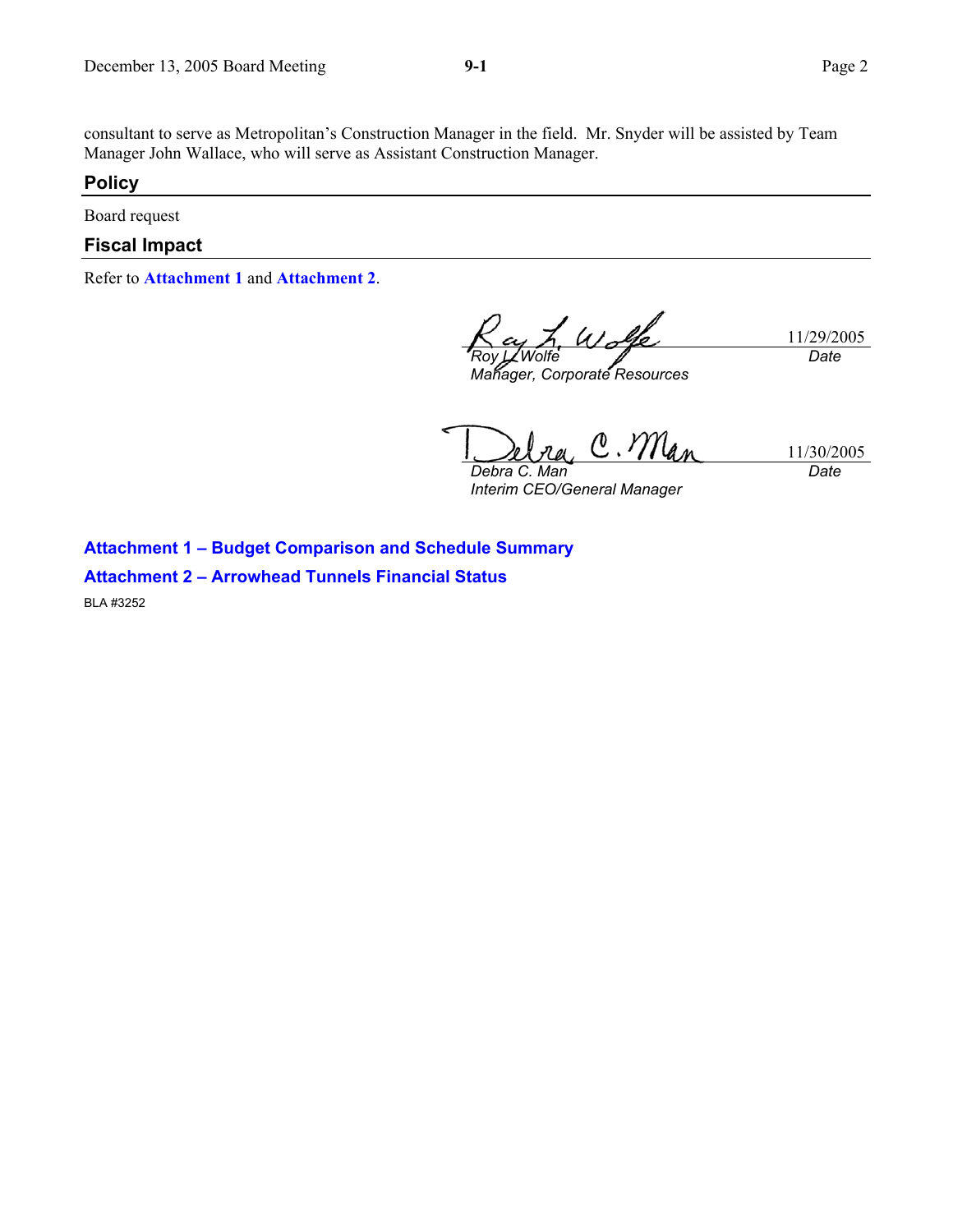**Inland Feeder Program Budget Comparison and Schedule Summary**

|                                                   |                          | <b>PROJECTED</b> |                    | <b>ACTUALS</b> |             | <b>PROGRESS</b> |                   | <b>COMPLETION DATE</b> |                                                                                                                                                      |                    |
|---------------------------------------------------|--------------------------|------------------|--------------------|----------------|-------------|-----------------|-------------------|------------------------|------------------------------------------------------------------------------------------------------------------------------------------------------|--------------------|
|                                                   | <b>BUDGET</b>            |                  | <b>COST</b>        |                | <b>THRU</b> | <b>PLANNED</b>  | <b>ACTUAL</b>     | <b>CONTRACT</b>        | <b>FORECAST</b>                                                                                                                                      | <b>COMMENTS</b>    |
|                                                   | $(Oct-05)$               |                  | $(Oct-05)$         |                | $(Oct-05)$  | % COMPLETE      | % COMPLETE        | $(2)$ $(3)$            | $(Oct 05)$ $(3)$                                                                                                                                     |                    |
|                                                   |                          |                  |                    |                |             |                 | (1)<br>$(Oct-05)$ |                        |                                                                                                                                                      |                    |
| <b>Active Construction</b>                        |                          |                  |                    |                |             |                 |                   |                        |                                                                                                                                                      |                    |
| <b>Arrowhead Tunnels</b>                          | \$<br>334,727,000 \$     |                  | $310,046,000$ \ \$ |                | 167,996,000 | 77%             | 42%               | Mar-07                 | Nov-08                                                                                                                                               | Under construction |
| <b>Construction Support</b>                       |                          |                  |                    |                |             |                 |                   |                        |                                                                                                                                                      |                    |
| Right-of-Way and Land                             | \$<br>$50,172,000$ \$    |                  | $50,172,000$ \$    |                | 49,851,000  | 99%             | 99%               | N/A                    | Nov-08                                                                                                                                               |                    |
| Environmental Planning/Mitigation                 | \$<br>18,598,000 \$      |                  | 18,598,000   \$    |                | 14,225,000  | 76%             | 76%               | N/A                    | <b>Nov-10</b>                                                                                                                                        |                    |
| Program Management                                | \$<br>$32,401,000$ \$    |                  | $32,401,000$ \$    |                | 29,283,000  | 90%             | 90%               | N/A                    | Nov-08                                                                                                                                               |                    |
| <b>Completed Projects</b>                         |                          |                  |                    |                |             |                 |                   |                        |                                                                                                                                                      |                    |
| Arrowhead West Tunnel Constr. (previous contract) | \$<br>44,563,000 \$      |                  | $44,496,000$ \$    |                | 44,493,000  | -----           | 100%              | - - - - -              | -----                                                                                                                                                | Completed Nov-00   |
| Arrowhead East Tunnel Constr. (previous contract) | \$<br>$121,753,000$ \ \$ |                  | $121,753,000$ \ \$ |                | 121,422,000 | $- - - - -$     | 100%              | -----                  | -----                                                                                                                                                | Completed Jun-02   |
| Arrowhead Tunnels Design                          | \$<br>29,380,000 \$      |                  | 29,381,000 \$      |                | 29,381,000  | -----           | 100%              | -----                  | -----                                                                                                                                                | Completed Dec-01   |
| <b>Highland Pipeline</b>                          | \$<br>55,337,000 \$      |                  | 55,097,000 \$      |                | 54,937,000  | -----           | 100%              | .                      | -----                                                                                                                                                | Completed May-04   |
| <b>Mentone Pipeline</b>                           | \$<br>$32,112,000$ \$    |                  | $32,112,000$ \ \$  |                | 32,034,000  | -----           | 100%              | -----                  | $\frac{1}{2} \left( \frac{1}{2} \right) \left( \frac{1}{2} \right) \left( \frac{1}{2} \right) \left( \frac{1}{2} \right) \left( \frac{1}{2} \right)$ | Completed Nov-01   |
| Highland/Mentone Pipeline Design                  | \$<br>$16,122,000$ \$    |                  | $16,121,000$ \ \$  |                | 16,121,000  | -----           | 100%              | - - - - -              | -----                                                                                                                                                | Completed Apr-02   |
| Riverside Badlands Tunnel                         | \$<br>144,931,000 \$     |                  | 144,931,000 \$     |                | 144,909,000 | $- - - - -$     | 100%              | - - - - -              | $- - - - -$                                                                                                                                          | Completed Apr-03   |
| Riverside North Pipeline                          | \$<br>55,713,000 \$      |                  | $55,713,000$ \ \$  |                | 55,713,000  | -----           | 100%              | .                      | $- - - - -$                                                                                                                                          | Completed Dec-99   |
| Riverside South Pipeline                          | \$<br>$42,418,000$ \$    |                  | 42,418,000 \$      |                | 42,418,000  | -----           | 100%              | -----                  | $- - - - -$                                                                                                                                          | Completed Aug-99   |
| Inland Feeder Study / Initial Planning            | \$<br>8,024,000 \$       |                  | $8,024,000$ \ \$   |                | 8,024,000   | -----           | 100%              | .                      | $\frac{1}{2} \left( \frac{1}{2} \right) \left( \frac{1}{2} \right) \left( \frac{1}{2} \right) \left( \frac{1}{2} \right) \left( \frac{1}{2} \right)$ | Completed Feb-93   |
| Owner Controlled Insurance Program                | \$<br>18,700,000 \$      |                  | 18,700,000 \$      |                | 18,467,000  | -----           | 100%              | -----                  | $\frac{1}{2} \left( \frac{1}{2} \right) \left( \frac{1}{2} \right) \left( \frac{1}{2} \right) \left( \frac{1}{2} \right) \left( \frac{1}{2} \right)$ | Completed May-04   |
| <b>Expended To Date</b>                           |                          |                  |                    | \$             | 829,273,000 |                 |                   |                        |                                                                                                                                                      |                    |
|                                                   |                          |                  |                    |                |             |                 |                   |                        |                                                                                                                                                      |                    |
| Total Cost To Complete   \$                       | $1,004,951,000$ \$       |                  | 979,963,000        |                |             |                 |                   |                        |                                                                                                                                                      |                    |
| Remaining Budget   \$                             | 181,509,000 \$           |                  | 206,497,000        |                |             |                 |                   |                        |                                                                                                                                                      |                    |

(1) Based on work completed for construction reaches and \$ expended for construction support.

**Total Approved Budget 1,186,460,000 \$ 1,186,460,000 \$** 

(2) Based on original contract duration and approved extensions.

(3) Completion date for Arrowhead Tunnels does not include time for grouting.

NOTE: Overall completion = 38.5 of 44 miles (88%)